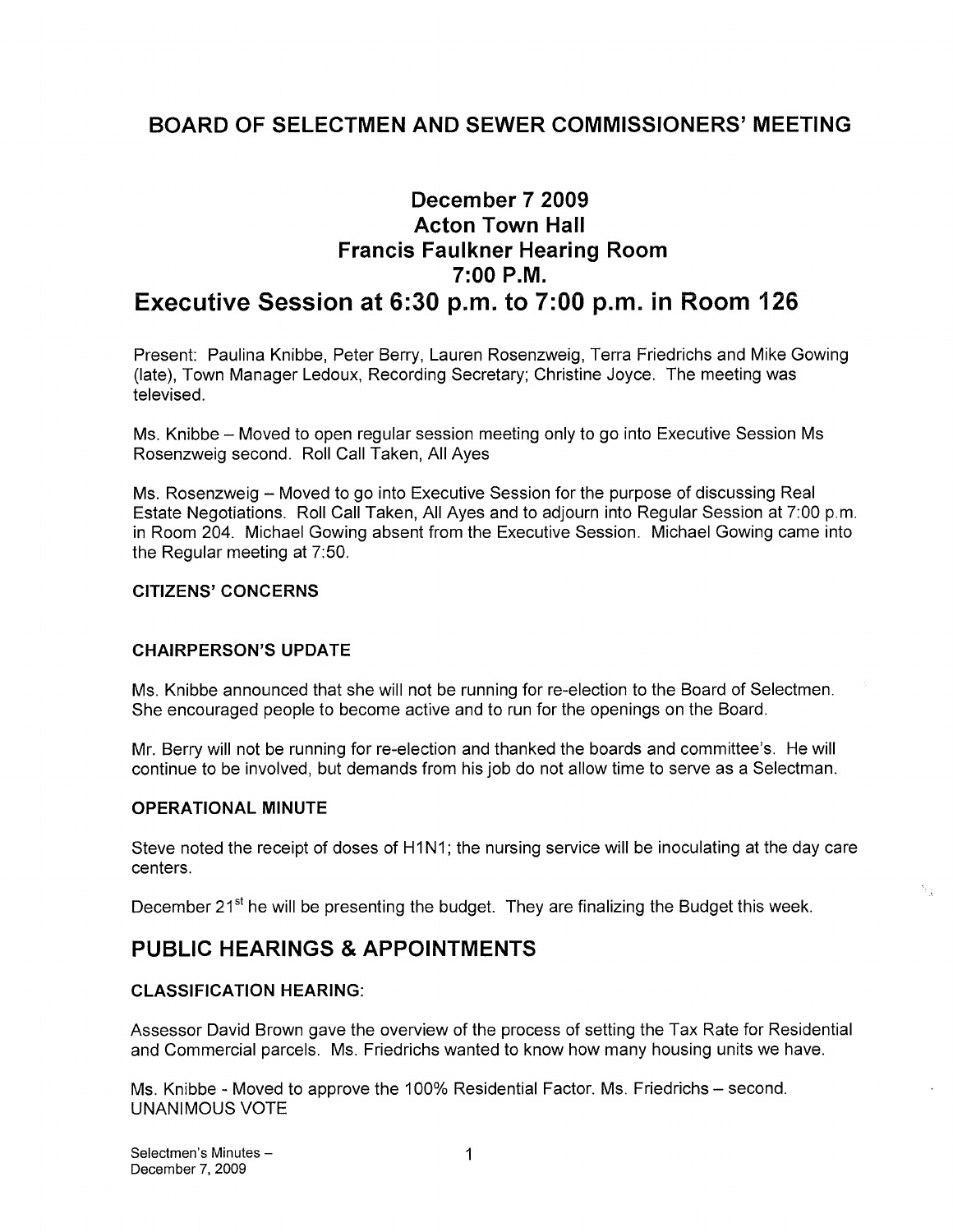Ms. Friedrichs — Moved not to adopt the Open Space Exemption. Ms. Rosenzweig — second. UNANIMOUS VOTE

Ms. Friedrichs — Moved not to adopt the Residential exemption. UNANIMOUS VOTE

Ms. Friedrichs - Moved not to adopt the Small Commercial exemption. Mr. Gowing – second. UNANIMOUS VOTE

## TRANSPORTATION ADVISORY COMMITTEE

The committee outlined their review and suggestions for the Parking Revenue Statute. Ms. Knibbe - Move to send a letter to Senator Eldridge about amendment to use funds from parking lots if they so chose. Ms. Rosenzweig — second. UNANIMOUS VOTE

Franny and Jim discussed the Parking allocations at the train station. They would like to have staff opinion. Jim Yarin spoke about parking issues at the lot for all commuters. He wanted to take out more meters to make it more attractive to commuters who live in Acton. Ms. Rosenzweig — Moved to direct the Town Manager to obtain staff recommendations based on the history of the parking at the station and past agreements with MBTA Lot, further to have staff looking into the current allocation as well as make any recommendations for shifts they see and to take in to any revenues. Mr. Gowing - second. UNANIMOUS VOTE

School Street Parking Lot Spaces — The current Board cannot bind future boards of selectmen. This is part of the lease and there is no time certain for the finalizing of the Lease with the owner of the Exchange Hall.

Station Design — TAC wants the Town to present designs for expanding parking at the station for possible implementation and to have staff prepare any applications for Wetlands filing. Ms. Friedrichs Moved to have staff prepare for applications for Wetland process. Ms. Rosenzweig, second. UNANIMOUS VOTE

Shuttle Access — The shuttle needs to be friendly and easy in and out. There needs to be a design developed to let the shuttle out of the Train Station easily. Ms. Rosenzweig — Moved to direct Town Manager to have staff create several plans for the Board to look at which would expedite the process, Mr. Gowing, second. UNANIMOUS VOTE

# SELECTMEN'S BUSINESS

## SELECTMEN'S REPORTS

Mr. Gowing noted that they are working with ComCast to get the contract renewed hopefully at the next meeting. CPC has adopted all Selectmen's recommended projects.

Ms. Friedrichs — Reported on the Test House and her understanding about waiting until January. She also spoke about outside sales and also wants to encourage this, much like the Farmer's Market.

Ms. Knibbe spoke about the Sidewalk Committee and that it will be attending a meeting in January. Green Advisory has been very active.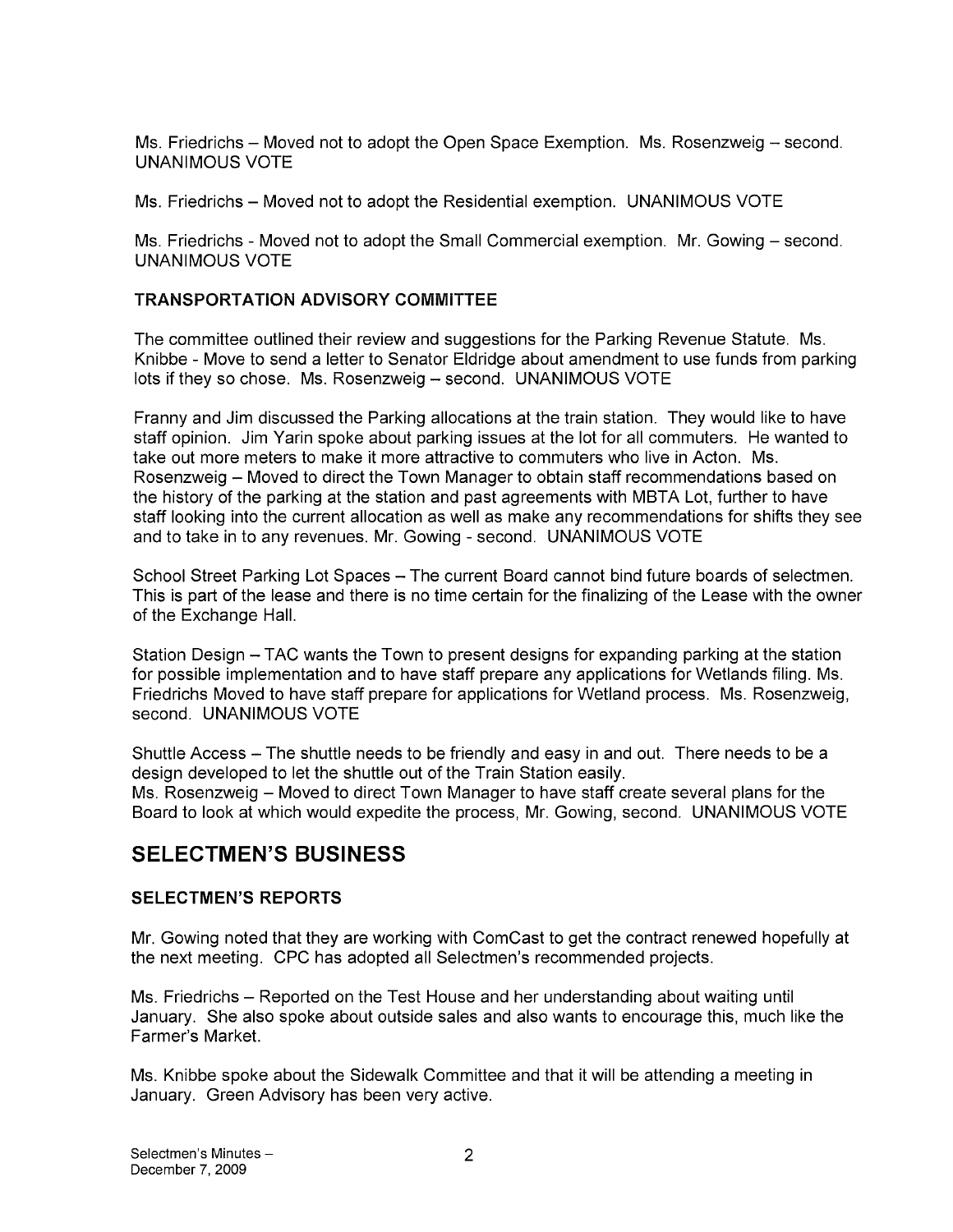Mr. Berry talked about train station and that we have received a call that stimulus money has been released and in the pipe line. Staff met with the T and it was not fruitful for the Town. Peter said he has let people know he has in the past worked as an attorney for the T. He will work hard to have them accept our plan.

Ms. Rosenzweig noted that the elevator plan will allow greater access to the station and increase ridership, which will help the MBTA. Ms. Rosenzweig updated the Board on the Design Review Board. WRAC held a hearing for new bylaw regarding storm water and storm water discharge permits. WANT will be sending out a questionnaire asking what the residents want and to give us input. Minute Man Regional High School will be asking us for money for a study for improvements.

## ALG!BUDGET DISCUSSION

Ms. Knibbe brought the Board up to date on the last ALG Meeting. At a previous meeting they agreed to carry three different budgets. At the most recent meeting the Dr. Mills and Mr. Ledoux were asked to build a 3% budget and cuts be made to get to down to zero. Ms. Knibbe described the strategies and noted we are in a multi-year recession and we don't know how it will turn out. There are some signs of recovery in the national and international area. However, the State economy will likely recover later than the national economy.

To achieve a 0% increase budget, the Board will review cost saving methods, evaluate budget cuts /service cuts and at what level, define other options for revenue, and consider using overlay account.

Ms. Rosenzweig sat in on the first brush of the School Superintendent's budget presentation and what the cuts will be and their affect on direct services. Ms. Rosenzweig felt it was a good presentation. She found it helpful that they let the community know what the reductions would be at each level.

Mr. Berry agreed with Ms. Rosenzweig's comments and said it is helpful to see what has to be cut. We need to look at efficiencies and other ways to provide services and important decisions. Mr. Berry said once we spend revenues they are gone.

Ms. Friedrichs agreed with Mr. Berry. She noted that she would like to state her strong disagreement that we should be banking or hoping for recovery in the classic sense. She said we really need to go through the list of things done by staff and determine if we can reduce costs by eliminating tasks or using resources more efficiently.

## FINANCE COMMITTEE COST SAVINGS DISCUSSION

Ms. Knibbe noted that Mary Ann Ashton had asked that the board forward them the items they wanted the Taskforce to focus on.

Ms. Friedrichs prepared a spread sheet of issues to discuss and weighed them against the different choices, and came up with three major tasks. Staff scoping and need to examine 9, 14. #20 overtime levels police and fire. #27 & #28 combine community education and Recreation backroom. # ASAP analyze in a month and implementing in a few months.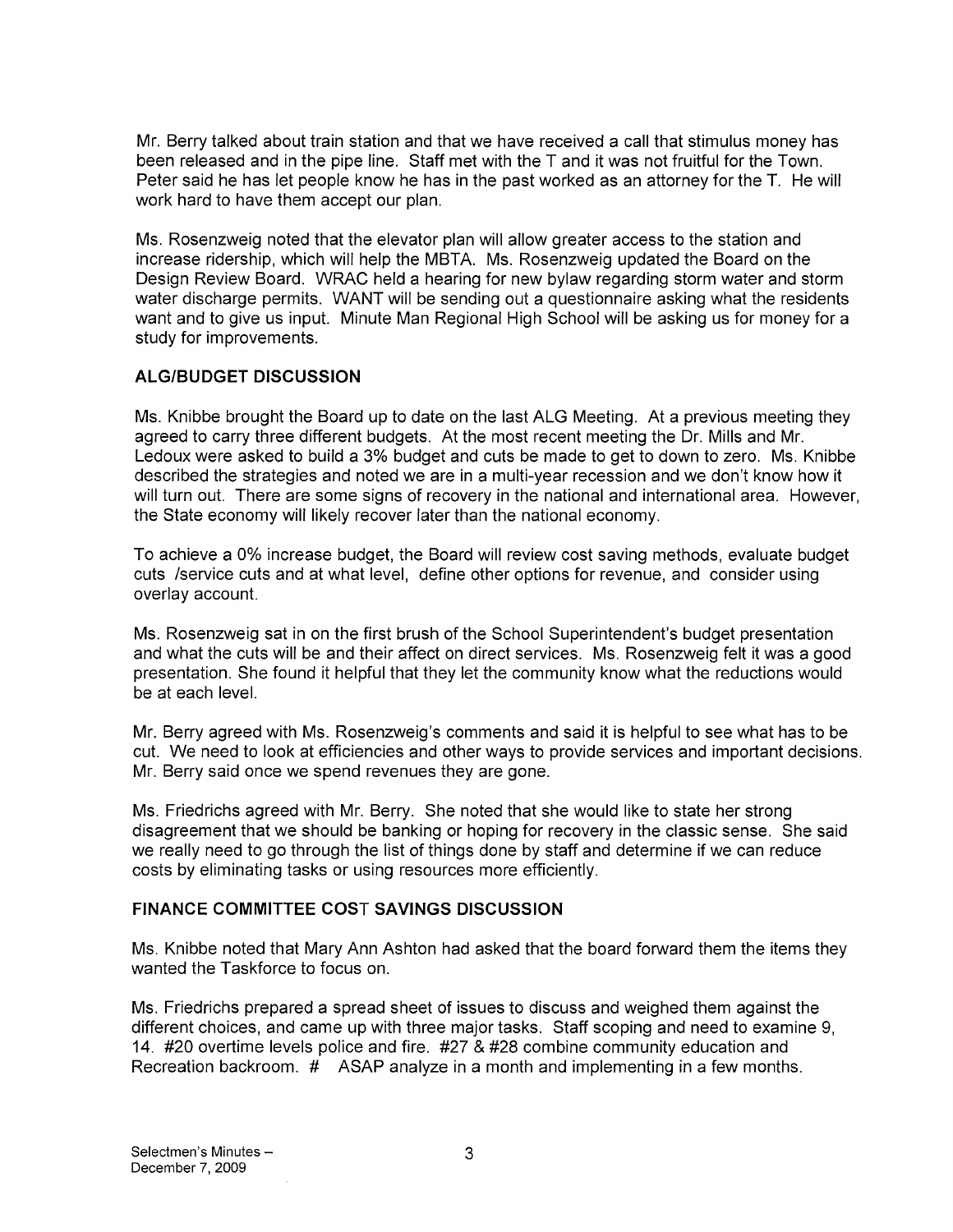Mr. Berry noted looking at #22 overlay and it is a reserve and if not needed we should be able to use for other needs. He is interested in more information on #38 printing, #3 freeze all salaries.#36-- he oppose holding elections in one place

Ms. Rosenzweig also wants to explore using electronic means to send out town information. However, she would like the committee to explore the legal and ethical ramifications because not everyone owns a computer or knows how to use one. #20 she would like the committee to examine police and fire overtime and ways to give incentives to reduce use of overtime funds but will not compromise safety of citizens or officers #24 and #34 to establish enterprise funds for the commuter parking lot. Create programs to save energy costs—"wear a sweatshirt to school day", etc.

Ms. Knibbe spoke about saving and #38 likes e-mail and WEB the difficulty both legally or practicalities of things we send out. There is a potential and it is worth having the task force look at it. #25 look at fees and fees for service #28 Finance and school—sharing of Back Office functions Regionalization --she thinks it is up to the Schools to investigate it. #29C Police Chief share., and share dispatch function with other towns-- Acton's Dispatch Center is sized to handle Regional Dispatch. #27 Community Ed and Rec Dept. She has concern with Community Ed and Recreation duties -- they both do very different things. She felt we should see about combining the catalogue and we should look at Charging fees or increasing fees for Recreation programs to better cover costs.

Mr. Gowing #27 Community Education/Recreation combining some functions-- he felt he saw a possible win with this and we are cramped for space at town hall. #28 Back Office combining. #24 and #25 Increase parking fees. Commuter lot fees could help drive the shuttle we are looking at. Tie fees to CIP or COL.

Mr. Gowing reported on the cost savings meeting he attended.

Ms. Rosenzweig asked them to look at possible outsourcing for things like electronic newsletters, notices from the town.

## BOY SCOUT OF HONOR COURTS, ROBERT ALLEN AND ADAM MORSE

Ms. Friedrichs may be able to make it; she needs to check her calendar. Mr. Gowing may be available for one of the two if he is free

## FAULKNER MILL WASTEWATER CAPACITY REQUEST

George Dimakarakos presented his clients request to have 12 additional bedrooms at Faulkner Mills. They plan to build three bedrooms per unit instead of two in some of the units, the footprint will not be different than the two bedroom Units. They have determined people want three bedrooms and it gives them more flexibility. This would make the project more sellable and result in completion of the project in a timely manner.

Ms. Rosenzweig noted that now we are seeing renovation of the South Acton Center and this would be a great asset and that we have the capacity. The revenue from the sewerage fees would help. Mr. Berry asked about cost. They want to allow it to be paid as occupancy permits are issued and it will dovetail into the state of the economy. Ms. Friedrichs asked about the number of units and that we would need to educate. She does not think we should not do this.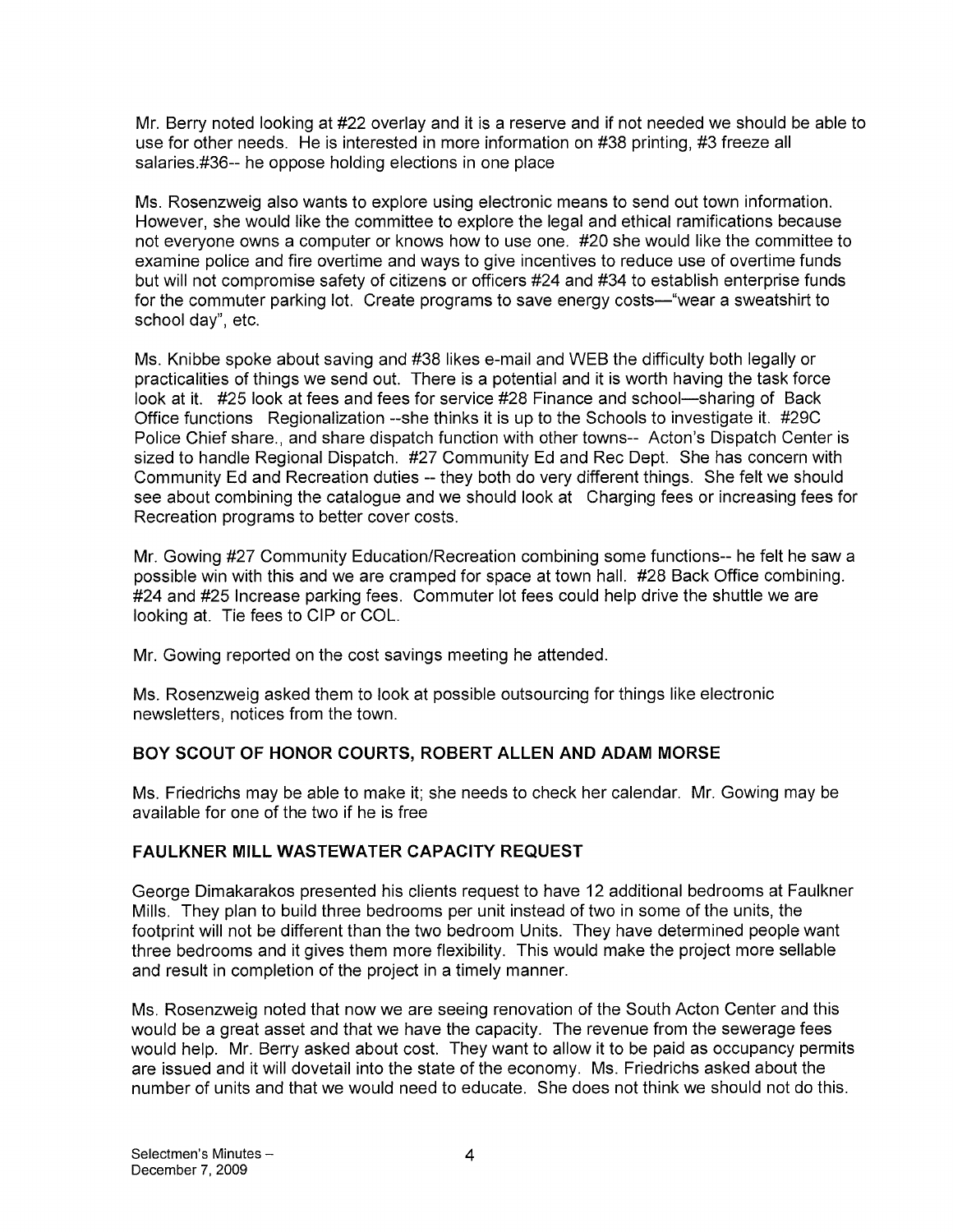Mr. Gowing asked several questions about paying as you go. George spoke about a sunset provision which would be a timeline on payment.

Ms. Rosenzweig — Moved to grant up to the additional amount of sewerage capacity they need and that we require that the entire privilege fee be paid in full by December 31, 2010. Mr. Berry — second. Mr. Gowing, Ms. Friedrichs, Ms. Knibbe voted NO. Ms. Rosenzweig and Mr. Berry YES Motion Fails 3-2 Ms. Rosenzweig noted that it could have been a 4DB with more density.

## RENEWAL OF BOARD OF SELECTMEN ISSUED LICENSES FOR 2010

Ms. Rosenzweig - Moved to approve the Retail Package Store Licenses conditioned upon the resolution of any outstanding issues. Ms. Friedrichs — second. UNANIMOUS VOTE

Ms. Rosenzweig -Moved to approve the Retail Package Store, Wine and Malt conditioned upon the resolution of any outstanding issues. Mr. Gowing, second. UNANIMOUS VOTE

Ms. Rosenzweig -Moved to approve the All Alcoholic as Common Victualler, conditioned upon the resolution of any outstanding issues. UNANIMOUS VOTE

Ms. Rosenzweig — Moved to approve the "Carry In Liquor Permit" Approved the carry in Liquor, conditioned upon the resolution of any outstanding issues. Ms. Friedrich — second. UNANIMOUS VOTE

Ms. Rosenzweig — Moved to approve Class <sup>I</sup> Licenses, conditioned upon the resolution of any outstanding issues. Ms. Friedrichs — second UNANIMOUS VOTE

Ms. Rosenzweig — Moved to approve Class II Licenses, conditioned upon the resolution of any outstanding issues. Ms. Friedrichs — second UNANIMOUS VOTE

Ms. Rosenzweig — Moved to approve Entertainment Licenses, conditioned upon the resolution of any outstanding issues. Ms. Friedrichs — second UNANIMOUS VOTE

Ms. Rosenzweig — Moved to approve Bowling Alley Licenses, conditioned upon the resolution of any outstanding issues. Ms. Friedrichs — second UNANIMOUS VOTE

Ms. Rosenzweig — Moved to approve 24 Hour License, conditioned upon the resolution of any outstanding issues. Ms. Friedrichs — second UNANIMOUS VOTE

Ms. Rosenzweig — Moved to approve Automatic Amusement Licenses, conditioned upon the resolution of any outstanding issues. Ms. Friedrichs — second UNANIMOUS VOTE

Ms. Rosenzweig — Moved to approve Taxi Cab and Driver License, conditioned upon the resolution of any outstanding issues. Ms. Friedrichs — second UNANIMOUS VOTE

Ms. Rosenzweig — Moved to approve Fortune Telling License, conditioned upon the resolution of any outstanding issues. Mr. Berry — second UNANIMOUS VOTE

Ms. Rosenzweig — Moved to approve Common Victualler Licenses, conditioned upon the resolution of any outstanding issues. Ms. Friedrichs — second UNANIMOUS VOTE